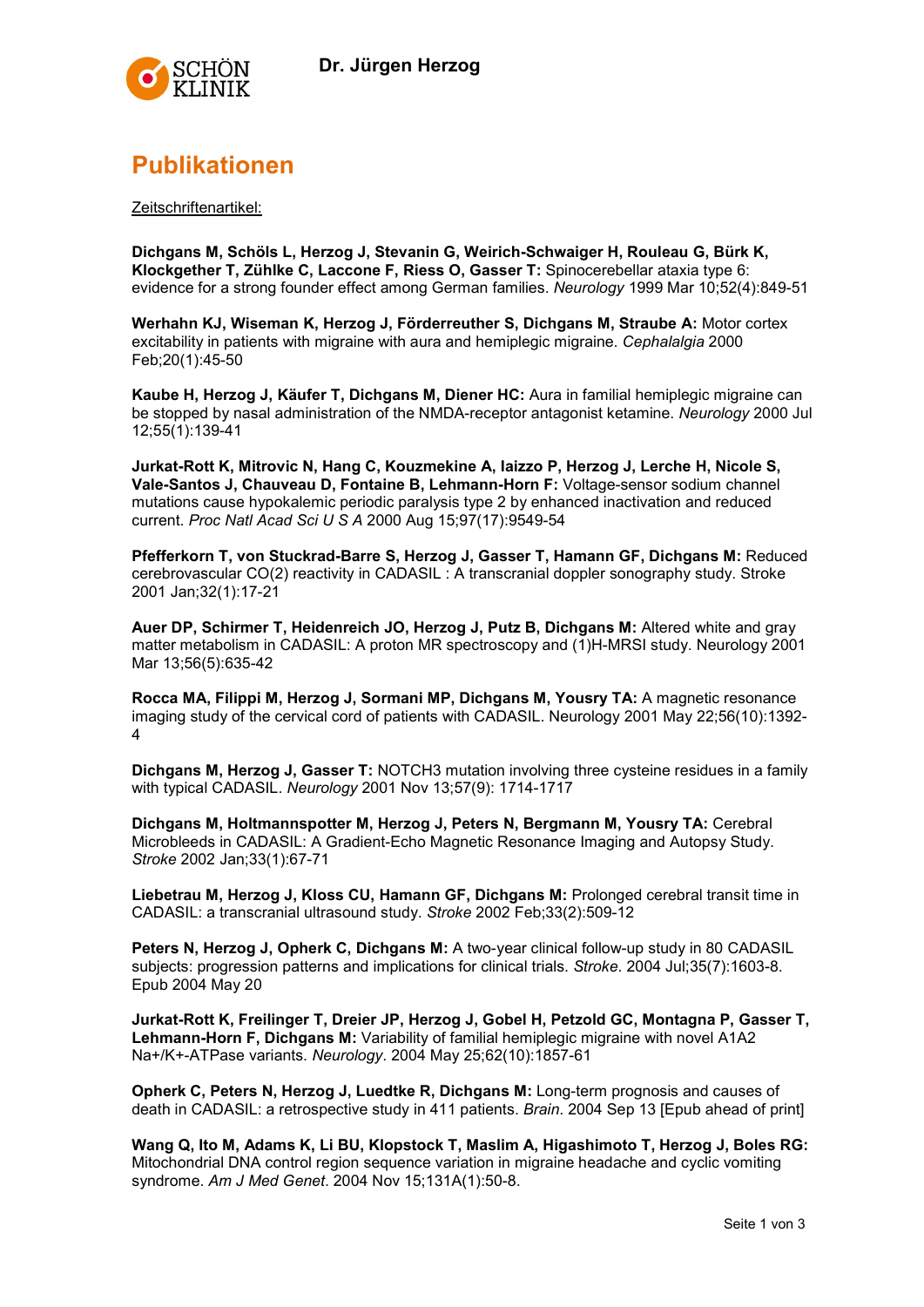

Dichgans M, Herzog J, Freilinger T, Wilke M, Auer DP: 1H-MRS alterations in the cerebellum of patients with familial hemiplegic migraine type 1. Neurology. 2005; 64; 608-614

Peters N, Opherk C, Bergmann T, Castro M, Herzog J, Dichgans M: Spectrum of mutations in biopsy-proven CADASIL: implications for diagnostic strategies. Arch Neurol. 2005 Jul;62(7):1091-4.

Dichgans M, Freilinger T, Eckstein G, Babini E, Lorenz-Depiereux B, Biskup S, Ferrari MD, Herzog J, van den Maagdenberg AM, Pusch M, Strom TM: Mutation in the neuronal voltagegated sodium channel SCN1A in familial hemiplegic migraine. Lancet. 2005 Jul 30-Aug 6;366(9483):371-7.

Peters N, Opherk C, Danek A, Ballard C, Herzog J, Dichgans M: The Pattern of Cognitive Performance in CADASIL: A Monogenic Condition Leading to Subcortical Ischemic Vascular Dementia. Am J Psychiatry. 2005 Nov;162(11):2078-85.

Holtmannspötter M, Peters N, Opherk C, Martin D, Herzog J, Bruckmann H, Samann P, Gschwendtner A, Dichgans M: Diffusion Magnetic Resonance Histograms as a Surrogate Marker and Predictor of Disease Progression in CADASIL. A Two-Year Follow-Up Study.. Stroke. 2005 Dec; 36(12):2559-65.

Peters N, Holtmannspötter M, Opher C, Gschwendtner A, Herzog J, Samann P, Dichgans M: Brain volume changes in CADASIL: a serial MRI study in pure subcortical ischemic vascular disease. Neurology. 2006 May 23; 66(10):1517-22.

Pfefferkorn T, Eppinger U, Linn J, Birnbaum T, Herzog J, Straube A, Dichgans M, Grau S.: Long-Term Outcome After Suboccipital Decompressive Craniectomy for Malignant Cerebellar Infarction. Stroke. 2009 Sep;40(9):3045-50

Bender A, Herzog J, Schneider M, Linn J, Winkler T, Zausinger S, Hartl WH, Straube A, Pfister HW, Pfefferkorn T: Beyond herniation. Clin Neurol Neurosurg 2012 Oct;114(8):1177-80.

Grill E, Klein AM, Howell K, Arndt M, Bodrozic L, Herzog J, Jox R, Koenig E, Mansmann U, Müller F, Müller T, Nowak D, Schaupp M, Straube A, Bender A.: Rationale and Design of the Prospective German Registry of Outcome in Patients with severe disorders of consciousness after acute brain injury. Arch Phys Med Rehabil. 2013 Oct;94(10):1870-6.

Herzog J: Rehabilitation nach Schlaganfällen. Der bayerische Internist. Ausgabe 03/2014

Jox RJ, Kuehlmeyer K, Klein A, Herzog J, Schaupp M, Nowak DA, Koenig E, Müller F, Bender A.: Diagnosis and Decision Making for Patients With Disorders of Consciousness: A Survey Among Family Members. Arch Phys Med Rehabil. 2015 Feb;96(2):323-30

Herzog J: Kontraindikationen für die (frühe) Mobilisation. Neuroreha 2015; 7: 109-111

Herzog J: Rehabilitationsmöglichkeiten bei schweren Bewusstseinsstörungen. Neuroreha 2016;  $8:16-19$ 

Roukens R, Lauster F, Bara M, Eifert B, Willemsen D, Randall T, Herzog J, Wendt C, Schmidt-Wilcke T, Knecht S: Mehrkosten durch multiresistente Erreger in der Neurorehabilitation. Bundesgesundheitsblatt Gesundheitsforschung Gesundheitsschutz. 2017 Oct;60(10):1075-1082

O'Neil O, Fernandez MM, Herzog J, Beorchia M, Gower V, Gramatica F, Starrost K, Kiwull L: Virtual Reality for Neurorehabilitation: Insights From 3 European Clinics. PM & R. 2018 Aug 16. pii: S1934-1482(18)30809-8. doi: 10.1016/j.pmrj.2018.08.375. [Epub ahead of print]

Herzog J: Prognose bei schweren Bewusstseinsstörungen. Neuroreha 2019; 11(02): 78-81